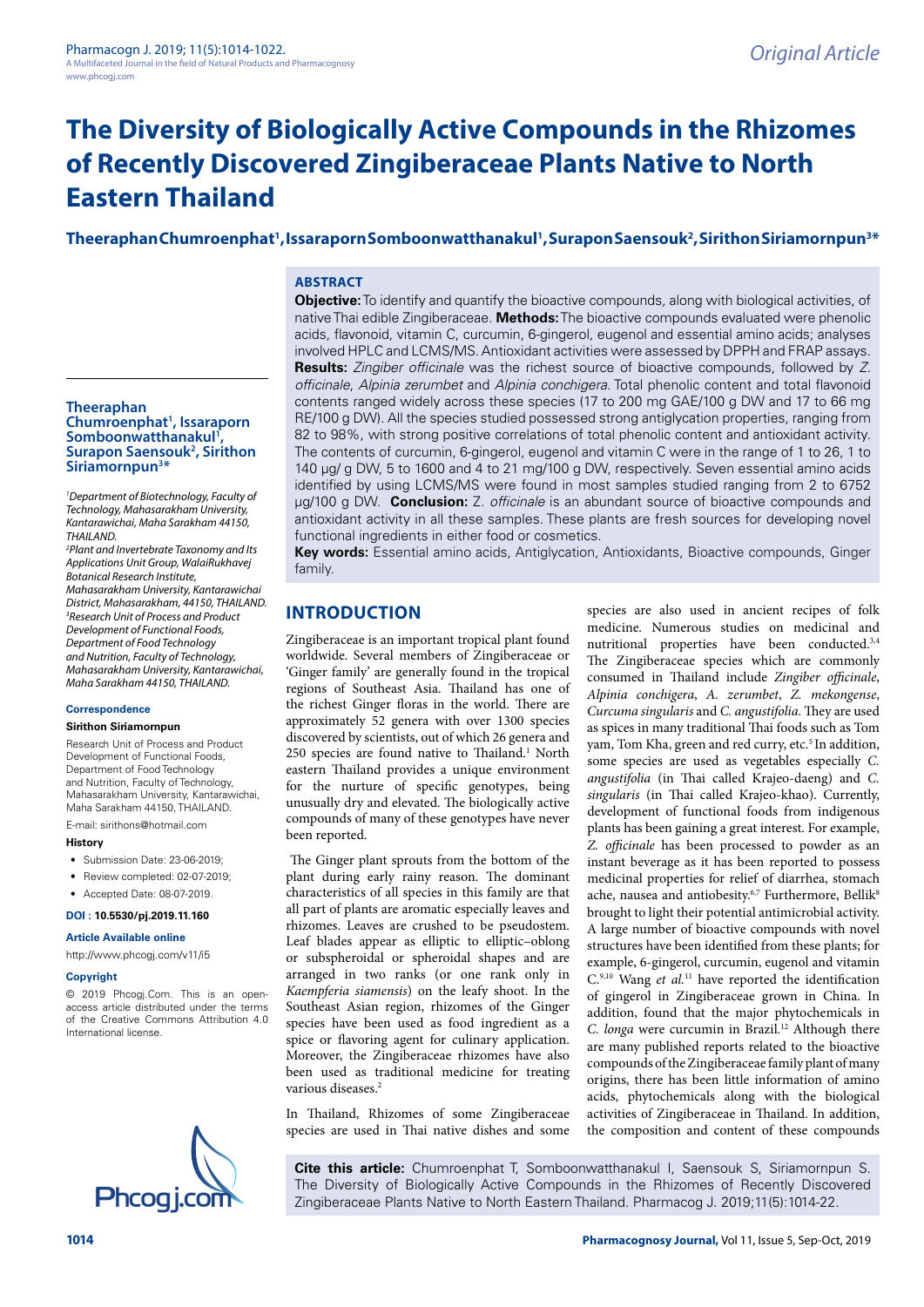could be affected by growth conditions or growth locations.13,14 For example, turmeric grown in the central region of Thailand had a higher content of curcuminoid than that grown in other parts of Thailand.<sup>15</sup>

Therefore, we aimed to generate information about essential amino acids, and bioactive compounds, in eight varieties of Zingiberaceae discovered in northeastern which is the biggest plain region in Thailand. The contents of curcumin, 6-gingerol, eugenol as well as total phenolic, total flavonoid contents, along with antiglycation and antioxidant activities were determined, and individual phenolic and flavonoid acids of the studied species were quantified. Correlations of antiglycation activity with total phenolic and flavonoid contents were also carried out. This present study expects to provide useful information for wider use of these plants. This study should provide a useful foundation for further studies on processing and or production of functional food products.

# **MATERIALS AND METHODS**

# Plant materials and sample preparation

Whole plants of eight edible species from Zingiberaceae were collected from the northeastern region of Thailand in 2017. Advice from local people was used as a basis for characterizing samples according to their uses, especially for being edible. They were identified by Dr. Surapon Saensouk, plant taxonomist, from Walai Rukhavej Botanical Research Institute, Mahasarakham University, where specimens were also deposited in the herbarium. The rhizomes of selected species were thoroughly washed in tap water, freeze-dried and crushed into fine powder using a dry grinder. The ground samples were stored at -20°C until further analysis.

#### Sample extraction

Extraction was carried out using the method of Jelled *et al.*16 with minor modifications. Samples (1.0 g) were extracted for 12 hours with 10 mL of 80% methanol at 37°C on an incubator shaker set at 150 rpm. After that the mixture was filtered with filter paper (Whatman No. 1) and the filtrate was collected. The pellet was re-extracted under the same conditions. The filtered samples were combined and used to analyze the total flavonoid and total phenolic contents, antiglycation activities and antioxidant activities.

# Total phenolic contents (TPC)

TPC was determined by Thammapat *et al.*17 using Folin–Ciocalteu's reagent as described 0.3 mL of extract was briefly mixed with 2.25 mL of Folin–Ciocalteu's reagent (1:10 diluted with purified water) and allowed to settle for 5 min at an room temperature. After 2.25 mL of a 6%  $\mathrm{Na_{2}CO_{_{3}}}$  solution was added, the mixture was allowed to stand for 90 min at an ambient temperature and absorbance of mixture was measured at 725 nm using a UV–vis spectrophotometer (UV1700, Shimadzu, Japan). Results were reported as mg gallic acid equivalents per 100 grams of dried sample (mg GAE/100 g).

# Total flavonoid contents (TFC)

TFC was determined using the colorimetric method described by Wanyo *et al.*18 In brief, 500 µL of extract was mixed with 2.25 mL of purified water in 10 mL of graduated test tube followed by the addition of 150  $\mu$ L of a 5%  $\mathrm{NaNO}_2$  solution. After standing for 6 min, 300  $\mu$ L of a 10% AlCl<sub>3</sub> 6H<sub>2</sub>O solution was added to the mixture and it was allowed to settle for another 5 min prior to the addition of 1.0 mL of 1 M NaOH. The mixture was mixed well by vertexing, and measured instantly at 510 nm. Results were expressed as mg rutin equivalents per 100 grams of dried sample (mg RE/100 g).

## DPPH free radical scavenging assay

The DPPH free radial scavenging activity of the extracts was determined according to a previously published.<sup>17</sup> The extracted (100  $\mu$ L) was added to 3 mL of 0.01 mM DPPH solution dissolved in methanol. The mixture was shaken vigorously and left to stand at an ambient temperature for 30 min in the dark. The absorbance of the mixture was measured at 517 nm and the activity was calculated using the equation: % scavenging effect =  $(1-A_s/A_0) \times 100$ , where A<sub>s</sub> and A<sub>0</sub> denote the absorbance of sample and control, respectively. A standard of Trolox was run using five levels ranging from 1 to 500 µg/mL. A standard curve was then produced by plotting the percentage of activity of Trolox against its concentrations. The final results were expressed as mg Trolox equivalent antioxidant capacity in 1.0 g of dried sample (mg Trolox/g).

#### Ferric reducing/antioxidant power assay (FRAP)

The reducing power of the extracts was measured based on FRAP assay adapted from Siriamornpun *et al.*19. An aliquot of 1.8 mL of FRAP reagent was briefly mixed with 0.18 mL of deionized water and 0.06 mL of extract. FRAP reagent was freshly prepared by mixing 0.3 M acetate buffer (pH 3.6), 10 mM TPTZ in 40 mM HCl, 20 mM FeCl<sub>3</sub> 6H<sub>2</sub>O and purified water in a 10:1:1:12 ratio at 37°C. The mixture was shaken and incubated for 4 min at 37°C in a water bath and the absorbance was read at 593 nm. FRAP values were reported as mmol ${\rm FeSO}_4$  in one gram of dried sample (mmol  $FeSO_4/g$ ).

#### Antiglycation assay

The antiglycation activity of the extracts was estimated according to a previously published method with some modifications.<sup>20</sup> 500  $\mu$ L of extract was briefly mixed with 500 µL of 20 mg/mL bovine serum albumin, 500 µL of 0.5 M glucose and 1.0 mL of 0.02% (w/v) sodium azide in phosphate buffer (100 mM, pH 7.4). After 5-days of incubation in the dark at 37°C, the mixture was analyzed for the amount of advanced glycation end-products (AGE) using a fluorescent spectrometer (LS 50B, Perkin Elmer, U.S.A.) with excitation (330 nm) and emission (410 nm). The percentage inhibition of AGE formation by each extract was calculated using the equation: % inhibition =  $(1 - F_s/F_0) \times 100$ , where Fs and  $\mathrm{F_{0}}$  denote the fluorescence of the solution with and without sample, respectively.

# Vitamin C by HPLC

Vitamin C was extracted and analyzed according to Siriamornpun,and Kaewseejan with slight modifications.21 Samples (1.0 g) were extracted for 2 hours with 50 mL of 2% m-phosphoric acid at 37°C on a shaker incubator set at 150 rpm. After filtration using a filter paper (Whatman No.1), the pellet was re-extracted under identical conditions and the filtrate was combined and stored at -20°C until analysis. A Shimadzu LC-20AC series HPLC system with diode array detector (Shimadzu, Tokyo, Japan), was used for analyses. The separation was carried out at 40°C on a C-18 column (250 mm  $\times$  4.6 mm i.d., 5 µm, GL Sciences Inc., Tokyo, Japan) using isocratic elution with 100 mM  $\text{KH}_{2}\text{PO}_{4}$ : methanol  $(97:3, v/v)$  as the mobile phase. The flow rate was stable at 1.0 mL/min; the injection volume was 20 µL and the detection wavelength was 280 nm.

#### Curcumin, 6-gingerol and eugenol by HPLC

Extraction of curcumin was carried out by extracting samples (1.0 g) for 30 min with 10 mL of 80% methanol.<sup>22</sup> Meanwhile, extraction of 6-gingerol and eugenol was done by extracting samples (1.0 g) for 12 hours with 20 mL of 80% methanol, using the modified method of Usman *et al.*23 Extraction was performed at 37°C on a shaker incubator set at 150 rpm. After centrifugation for 15 min at 19000×g to collect the supernatant, the pellet was re-extracted, and the supernatant was combined and evaporated under vacuum at 40°C to dryness. The residue was re-dissolved in 5 mL of methanol and filtered through a 0.45 µm nylon membrane filter before HPLC analysis.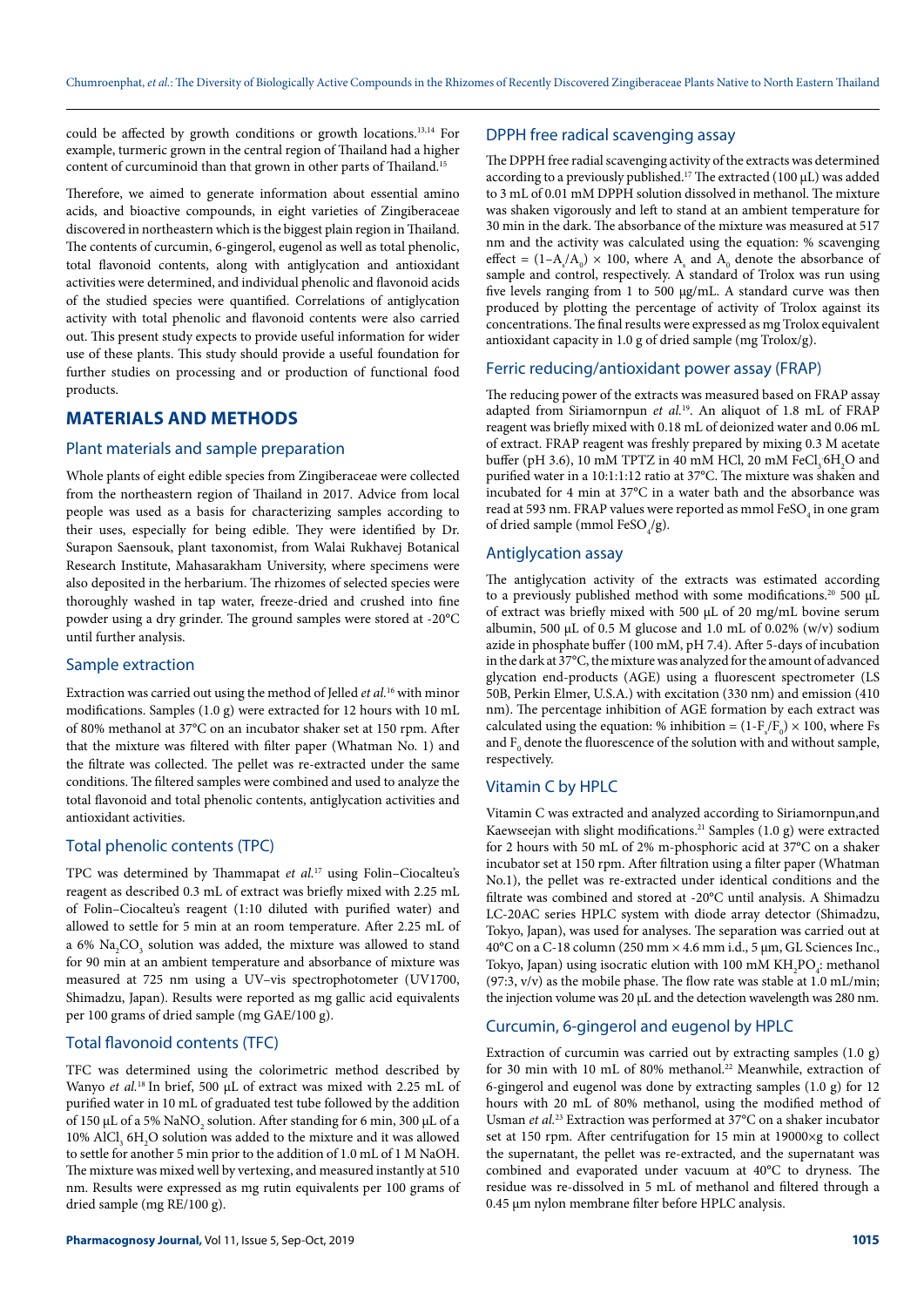Analysis of curcumin was performed on the same HPLC system, adapted from the procedure of Naksuriya *et al.*24 The separation was carried out at 38°C on Inertsil® ODS-3 column (250 mm × 4.6 mm i.d., 5 µm, GL Sciences Inc., Tokyo, Japan) using isocratic elution with acetonitrile: water (90:10,  $v/v$ ) as the mobile phase. The flow rate was constant at 1.0 mL/min; the injection volume was 20 µL and the detection wavelength was 425 nm.

Analysis of 6-gingerol and eugenol was performed on the same HPLC system, adapted from the procedures of Wohlmuth *et al.* and Geng et al.<sup>25,26</sup>. The separation was carried out at 40°C on Inertsil° ODS-3 column (250 mm  $\times$  4.6 mm i.d., 5 µm, GL Sciences Inc., Tokyo, Japan). Solvent A (water) and solvent B (acetonitrile) as the mobile phase in the flow rate was constant at 1.0 mL/min. The gradients elution program were 0–40%, 0–10 min B; 40–60%, 10–40 min B; 60–100% ,40–45 min B; 100–40% ,45–50 min B. The injection volume was 20 µL; the detection wavelength was 254 nm for 6-gingerol and 280 nm for eugenol.

#### Amino acids by LCMS/MS

Samples were analyzed for amino acid method as previously reported by Nimbalkar et al.<sup>27</sup> with some modifications. The LCMS/MS was performed using a LCMS-8030 triple-quadrupole mass spectrometer (Shimadzu, Kyoto, Japan) operated in the ESI mode and a Shimadzu LC-20AC series HPLC system (Shimadzu, Kyoto, Japan). The HPLC analysis was operated follow by these conditions; the flow rate was set 0.2 mL/min, the temperature of column oven was determined at 38°C and autosampler was determined at 4°C. The mobile phases were prepared by  $(A)$  the water was added with formic acid 0.1%  $(v/v)$  and (B) the methanol was diluted with the water (50:50) then the mixer was added with formic acid 0.1% (v/v). The autosampler needle was purged with methanol before and after aspiration of the sample.

For the operation in MS/MS mode, runs: Multiple Reaction Monitoring (MRM) mode; capillary voltage at 4.5 kV (positive mode; ESI  $(+)$ ); cone voltage at 1.72k V; ion source temperature of 400 °C. The amino acid was identified by their m/z values and by comparison with the retention time of standards. All other settings were analyte-specific and were auto-optimized by flow injection of 2 µL of a 1 ppm. solution in methanol containing one analyte. The results of the auto-optimizations are summarized in Table 1.

## Phenolic acids and flavonoids by HPLC

Phenolic acids and flavonoids were extracted according to Siriamornpun et al with some modifications.28 Samples (1.0 g) were extracted for 12 hours at 37°C with 20 mL of HCl/methanol (1:100, v/v) on a shaker incubator set at 150 rpm in the dark. After filtration on a Whatman No. 4 filter paper, the pellet was re-extracted, and the filtrate was combined and evaporated under vacuum at 40°C to dryness. The residue was redissolved in 5 mL of water/methanol (50:80, v/v) and filtered through a 0.45-µm nylon membrane filter before HPLC analysis.

The analysis was performed on the same HPLC system, the separation was carried out at 38°C on an Inertsil<sup>®</sup> ODS-3 column (250 mm × 4.6) mm i.d., 5  $\mu$ m, GL Sciences Inc., Tokyo, Japan) protected with an Inertsil® ODS-3 guard column (10 mm  $\times$  4 mm i.d., 5 µm, GL Sciences Inc., Tokyo, Japan), Gradient elution condition was performed following the method of Siriamornpun *et al.*28 The flow rate was constant at 0.8 mL/min; the injection volume was 20 µL; the detection wavelength was 280 nm for hydroxybenzoic acids, 320 nm for hydroxycinnamic acids, and 370 nm for flavonoids. The spectra were recorded from 200 to 800 nm. Phenolic acids and flavonoids in the extracts were identified by comparing their relative retention times with external standards.

#### Statistical analysis

All data were analyzed by the statistical program. The results are reported as the mean  $\pm$  one standard deviation (SD) of three replicates and data were analyzed using one-way analysis of variance (ANOVA) with the least significant difference (LSD) test to determine the significance relative to the control and Pearson's correlation test to assess the correlations among the means. In all cases,  $p < 0.05$  was considered significant.

# **RESULTS**

TPC and TFC are indicative of the levels of bioactive compounds which is beneficial to the human when found in high levels. The phenolic compounds have raised interest for scientific community in recent times. In this study, total phenolic contents were estimated in eight selected species from Zingiberaceae. The results showed in Table 2. It was found that the TPC of selected species varied considerably across species, ranging from 16.5 to 199.7 mg GAE/100 g DW. The species *A. zerumbet* exhibited the highest total phenolic content (199.7 mg/100 g DW), followed by *A. conchigera* (186.5 mg GAE/100 g DW) and *Z. officinale* (173.0 mg GAE/100 g DW). The species *Z. junceum* showed the lowest phenolic content of 16.4 mg GAE/100 g DW. Flavonoids are a diverse group of phenolic compounds distributed in higher plants and they have been documented to have great antioxidant potential. As presented in Table 2, there were significant variations in the TFC in selected species, which ranged from 17.0 to 65.9 mg RE/100 g DW. The highest TFC was found in *A. conchigera* (65.91 mg RE/100 g DW), followed by *Z. officinale* (64.40 mg RE/100 g DW) and *Z. mekongense* (55.89 mg RE/100 g DW). The lowest TFC was detected in *Z. junceum* (17.0 mg RE/100 g DW). The result section of this study suggested that flavonoids are not predominant in these selected species. Additionally, *A. conchigera* was the richest source of phenolic compound and flavonoids, followed by *Z. officinale*. Even though *A. zerumbet* was the most abundant source of phenolic compound, its flavonoid content was relatively low.

Curcumin was evaluated in all selected species with its concentrations observed to vary significantly across species. The curcumin contents of

**Table 1: Multiple Reaction Monitoring (MRM) conditions for amino acid on LCMSMS.**

| <b>Amino acid</b> | <b>Retention time</b><br>(min) | <b>Precursor ion</b><br>$[M+H] + (m/z)$ | Product ion (m/z) | Q1 Pre Bias (V) | <b>Collision energy</b><br>(V) | Q3 Pre Bias (V) |
|-------------------|--------------------------------|-----------------------------------------|-------------------|-----------------|--------------------------------|-----------------|
| Lysine            | 1.843                          | 147.05                                  | 84.0              | $-17.0$         | $-17.0$                        | $-18.0$         |
| Histidine         | 1.967                          | 156.05                                  | 110.05            | $-12.0$         | $-13.0$                        | $-23.0$         |
| Arginine          | 2.006                          | 175.05                                  | 70.00             | $-26.0$         | $-27.0$                        | $-29.0$         |
| Threonine         | 2.163                          | 120.00                                  | 74.00             | $-14.0$         | $-10.0$                        | $-18.0$         |
| Valine            | 3.177                          | 118.05                                  | 72.05             | $-13.0$         | $-13.0$                        | $-15.0$         |
| Methionine        | 3.748                          | 150.05                                  | 104.00            | $-20.0$         | $-18.0$                        | $-29.0$         |
| Isoleucine        | 5.658                          | 132.10                                  | 68.00             | $-14.0$         | $-14.0$                        | $-18.0$         |
| Leucine           | 6.107                          | 132.10                                  | 86.00             | $-15.0$         | $-14.0$                        | $-20.0$         |
| Phenylalanine     | 8.942                          | 166.05                                  | 120.05            | $-12.0$         | $-12.0$                        | $-14.0$         |
| Tryptophan        | 11.105                         | 205.00                                  | 188.00            | $-18.0$         | $-13.0$                        | $-14.0$         |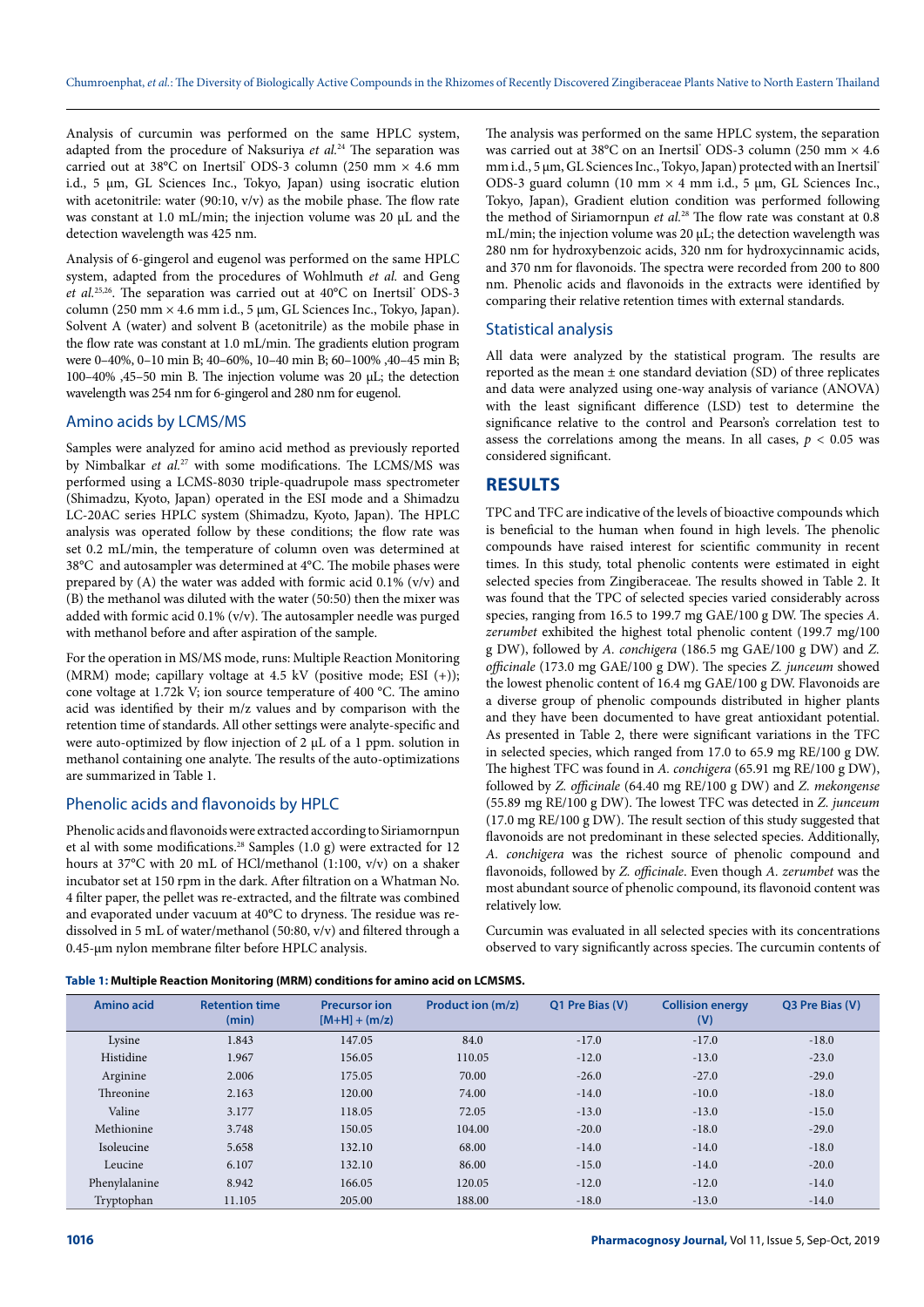the selected species ranged from 1.37 to 26.82 µg/ g DW. The highest curcumin content was detected in *Z. junceum* (26.82 µg/ g DW), followed by *C. singularis* (25.88 µg/ g DW). The species *A. zerumbet* exhibited the lowest curcumin content of 1.37 µg/ g DW, as shown in Table 2. A pungent compound unique to Zingiberaceae species called gingerol has been found to possess antioxidant and anti-inflammatory activities and also have several pharmaceutical effects, including cardiotonic and antipyretic effects, inhibition of spontaneous motor activity and prostaglandin biosynthesis. The results indicated that significant differences in 6-gingerol contents were found among the selected species such as *Z. rubens* (0.77 µg/g DW) and *Z. junceum* (137 µg/g DW). Other than *Z. junceum*, high 6-gingerol contents were also detected in *Z. officinale* and *A. conchigera* (Table 2).

Eugenol has been shown to be the most powerful antioxidant, antibacterial agent and monoamine oxidase inhibitor in addition to its neuroprotective effects. Eugenol contents in selected species were found to vary across species, ranging from 5.13 mg/100 g DW in *A. zerumbet* to 1570 mg/100 g DW in *A. conchigera*. The highest contents of eugenol were detected in *A. conchigera*, followed by that of *Z. officinale* and *Z. mekongense*, respectively (Table 2). Vitamin C is a good antioxidant and many Zingiberaceae species have been reported to contain vitamin C. The contents of vitamin C in selected species from Zingiberaceae are displayed in Table 2. The amount of vitamin C contents ranged from 4.24 mg/100 g DW in *A. conchigera* to 20.8 mg/100 g DW in *Z. officinale*. Similar results to eugenol, *Z. officinale* had the highest content of vitamin C, followed by *C. angustifolia* and *Z. junceum*, respectively.

DPPH is the stable free radical which has a purple color. It has been used to evaluate the free radical scavenging activity. The deep purple color of DPPH will become colorless or yellow color after adding antioxidant materials. Color changes occur due to transferring an electron or hydrogen atom to DPPH by antioxidant materials. The absorbance of the remaining DPPH was determined at 517 nm using a spectrophotometer. In this study, DPPH radical-scavenging activities measured as mgTrolox equivalent and the results were converted

to percentage inhibition of all samples (Table 3). The DPPH radical scavenging activity exhibited in a wide range of 2.4 in *Z. junceum* to 9.5 mgTrolox/g in *A. zerumbet*. These DPPH radical scavenging activity differences appear to have no statistical significance in *A. zerumbet*, *A. conchigera* and *Z. officinale* displayed the highest scavenging effect with 9.5, 9.4 and 9.3 mg Trolox/g respectively, followed by *Z. rubens*, *C. angustifolia*, *C. singularis*, *Z. mekongense* and *Z. junceum* with the values of 4.3, 4.1, 3.6, 2.8 and 2.4 mg Trolox/g. (*p* < 0.05) (Table 3).

FRAP, Ferric Reducing Antioxidant Power is a direct method for determination antioxidant capacities. Antioxidant is a reductant for the redox-linked colorimetric reaction. This method is based on the reduction of Ferric tripyridyltriazine (Fe<sup>3+-</sup>TPTZ) complex to Fe<sup>2+-</sup> TPTZ (blue-colored) at low pH. The change in absorption of Fe2+–TPTZ is monitored at 593 nm using spectrophotometer.<sup>29</sup> FRAP values of the Zingiberaceae samples are presented in Table 3. It was found that *Z. officinale* had an excellent reducing power (5.6 mmol FeSO<sub>4</sub>/g), after that *A. zerumbet* fresh (5.4 mmol FeSO<sub>4</sub>/g), *A. conchigera* (4.1 mmol FeSO<sub>4</sub>/g), *C. angustifolia* (1.4 mmol FeSO<sub>4</sub>/g), *Z. mekongense* (1.1 mmol FeSO<sub>4</sub>/g), *Z. mekongense* (1.0 mmol FeSO<sub>4</sub>/g), *Z. junceum* (0.9 mmol FeSO<sub>4</sub>/g) and then *C. singularis* (0.6 mmol FeSO<sub>4</sub>/g).

Glycation is known as non-enzymatic reaction between molecules of reducing sugar (e.g. glucose) and lage biomolecules of protein, lipid or nucleic acid. Advanced Glycation End-Products (AGE) are produced from this reaction. AGE plays an important role in aging damage and many chronic diseases, especially diabatic mellitus. Inhibition of AGE formation in glycation system may be a beneficial to reduce the risk factors of metabolic syndrome and aging process. In this study, the inhibition of protein glycation was evaluated and results were showed in Table 3. Among tested extracts, *Z. officinale*, *Z. rubens* and *A. conchigera* showed no significant ( $p < 0.05$ ) differences in the highest anti-glycation activity were 98.2, 97.1 and 95.3%, respectively, whereas the lowest %inhibition of Zingiberaceae was found as 81.9% in *Z. junceum*.

The investigation of amino acids present in different kinds of plants has been a subject of interest for different studies.<sup>30-33</sup> This work identifies

| Table 2: Contents of total phenolics, total flavonoids, curcumin, 6-gingerol, vitamin C, and eugenol in selected species from Zingiberaceae. |  |  |  |  |
|----------------------------------------------------------------------------------------------------------------------------------------------|--|--|--|--|
|----------------------------------------------------------------------------------------------------------------------------------------------|--|--|--|--|

| <b>Species</b>  | <b>Total phenolics</b><br>$(mq$ GAE/100 $q)$ | <b>Total flavonoids</b><br>$(mq$ RE/ 100 g) | <b>Curcumin</b><br>$(\mu q / q DW)$ | 6-gingerol<br>$(\mu q / q DW)$ | <b>Eugenol</b><br>(mq/100qDW) | <b>Vitamin C</b><br>(mq/100qDW) |
|-----------------|----------------------------------------------|---------------------------------------------|-------------------------------------|--------------------------------|-------------------------------|---------------------------------|
| Z. officinale   | $173.00 + 8.29^{\circ}$                      | $64.40 \pm 0.16^b$                          | $9.09 \pm 0.11$ <sup>d</sup>        | $115.37 \pm 0.12^b$            | $66.56 + 2.94^{\circ}$        | $20.83 + 0.54$ <sup>a</sup>     |
| Z. mekongense   | $50.99 \pm 1.12$ <sup>d</sup>                | $55.89 \pm 0.07$ °                          | $4.22 \pm 0.14$ <sup>e</sup>        | $1.14 \pm 0.01$ <sup>f</sup>   | $83.70 \pm 0.63^{\circ}$      | $10.43 \pm 0.53$ <sup>d</sup>   |
| Z. rubens       | $22.25 \pm 0.62$ <sup>f</sup>                | $21.64 + 0.32$ <sup>g</sup>                 | $1.84 \pm 0.11^f$                   | $0.77 \pm 0.01^{\rm h}$        | $16.56 \pm 0.97$ <sup>e</sup> | $7.33 \pm 0.23^{\circ}$         |
| Z. junceum      | $16.48 \pm 0.36$ <sup>f</sup>                | $17.00 + 0.30$ <sup>h</sup>                 | $26.82 + 0.27$ <sup>a</sup>         | $137.03 \pm 1.89^{\circ}$      | $8.23 + 0.36$ <sup>g</sup>    | $12.34 \pm 0.63^{\circ}$        |
| C. angustifolia | $36.88 + 2.37$ <sup>e</sup>                  | $38.69 \pm 0.08$ <sup>d</sup>               | $11.51 \pm 0.62$ <sup>c</sup>       | $1.16 \pm 0.08$ <sup>g</sup>   | $21.67 \pm 0.56$ <sup>d</sup> | $17.33 \pm 0.74^{\rm b}$        |
| C. singularis   | $40.84 \pm 1.50^{\circ}$                     | $32.59 \pm 0.12^e$                          | $25.88 \pm 1.13^b$                  | $3.14 \pm 0.09^{\circ}$        | $12.61 \pm 0.67$ <sup>f</sup> | $5.86 \pm 0.20$ <sup>f</sup>    |
| A. zerumbet     | $199.77 \pm 3.46^a$                          | $29.24 \pm 0.31$ <sup>f</sup>               | $1.37 \pm 0.04$ <sup>f</sup>        | $18.62 \pm 0.18$ <sup>d</sup>  | $5.13 \pm 0.38$ <sup>h</sup>  | $4.55 \pm 0.26$ <sup>g</sup>    |
| A. conchigera   | $186.57 + 5.52^b$                            | $65.91 \pm 0.19^{\circ}$                    | $3.88 \pm 0.20^e$                   | $56.18 \pm 0.89^{\circ}$       | $1567.33 + 1.74a$             | $4.24 \pm 0.20^8$               |

Values are expressed as mean  $\pm$  SD of triplicate measurements (n = 3).

Means with different letters are significantly different at p < 0.05 within the same column.

| Table 3: Antioxidant activities measured by means of DPPH radical scavenging and FRAP analyses, and antiglycation activities in selected species |  |  |
|--------------------------------------------------------------------------------------------------------------------------------------------------|--|--|
| from Zingiberaceae.                                                                                                                              |  |  |

| <b>Species</b>  | <b>FRAP</b><br>(mmol FeSO $/$ q) | <b>DPPH</b><br>$(mq$ Trolox/ $q$ ) | <b>Antiglycation</b><br>(% inhibition) |
|-----------------|----------------------------------|------------------------------------|----------------------------------------|
| Z. officinale   | $5.60 \pm 0.10^a$                | $9.35 \pm 0.02^{\text{a}}$         | $98.29 \pm 0.68^{\circ}$               |
| Z. mekongense   | $1.08 \pm 0.05^{\circ}$          | $2.81 \pm 0.03^{\circ}$            | $90.49 \pm 1.67^{\rm b}$               |
| Z. rubens       | $1.10 \pm 0.02$ <sup>e</sup>     | $4.36 \pm 0.02^b$                  | $97.12 \pm 0.82$ <sup>a</sup>          |
| Z. junceum      | $0.91 \pm 0.09$ <sup>f</sup>     | $2.40 \pm 0.07$ <sup>f</sup>       | $81.97 \pm 0.62$ <sup>d</sup>          |
| C. angustifolia | $1.44 \pm 0.08$ <sup>d</sup>     | $4.13 \pm 0.06^{\circ}$            | $84.79 \pm 1.93$ <sup>cd</sup>         |
| C. singularis   | $0.63 \pm 0.08$ <sup>g</sup>     | $3.62 \pm 0.25$ <sup>d</sup>       | $85.51 \pm 2.33^{\circ}$               |
| A. zerumbet     | $5.41 \pm 0.02^b$                | $9.51 \pm 0.06^{\circ}$            | $91.68 \pm 1.30^b$                     |
| A. conchigera   | $4.41 \pm 0.04$ <sup>c</sup>     | $9.48 \pm 0.06^{\circ}$            | $95.29 \pm 3.36^{\circ}$               |

Values are expressed as mean  $\pm$  SD of triplicate measurements (n = 3).

Means with different letters are significantly different at p < 0.05 within the same column.

FRAP: Ferric reducing antioxidant activities; DPPH radical scavenging activities.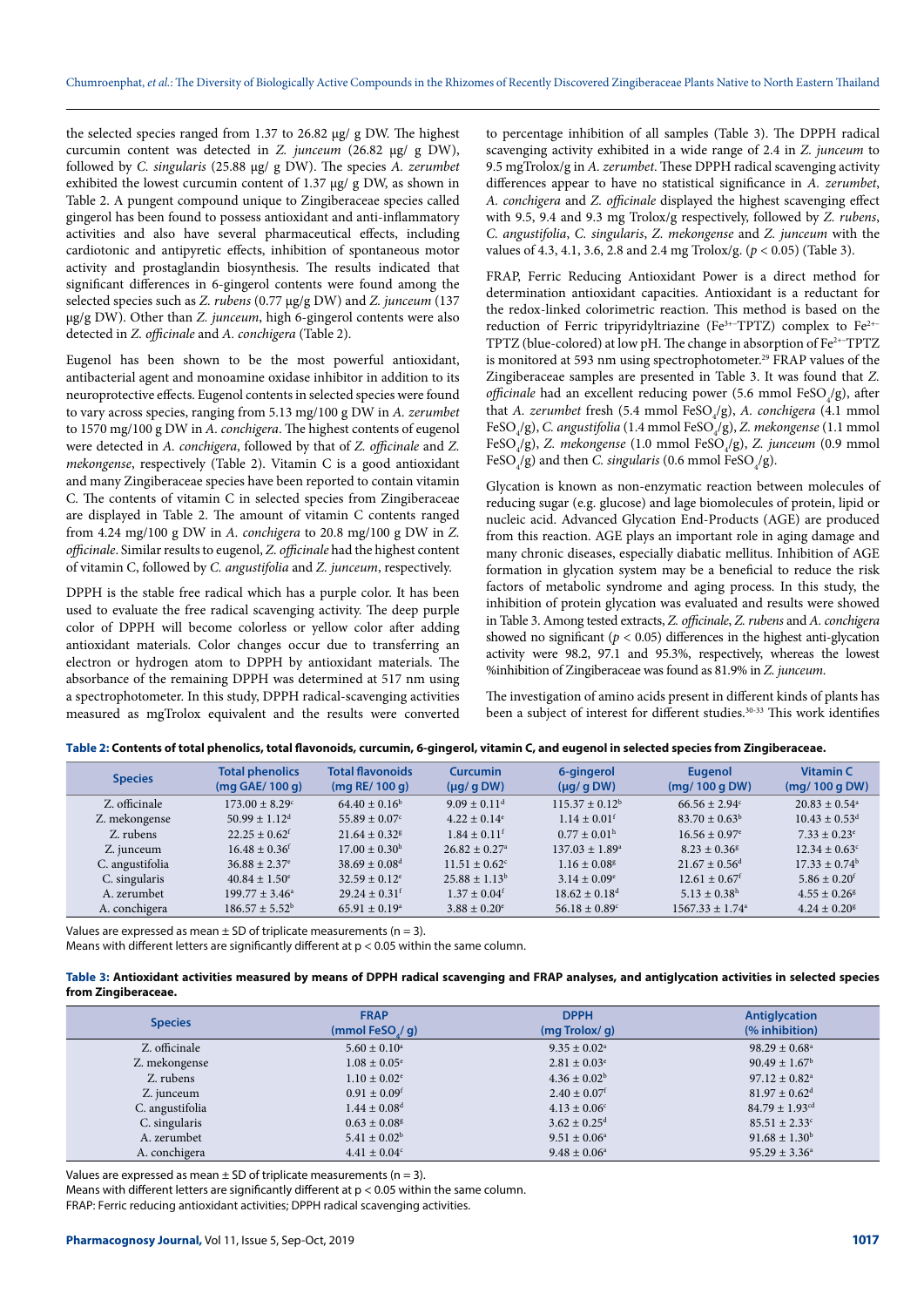both qualification and quantitation using LCMS/MS of 10 amino acids including 9 essential amino acids in a Zingiberaceae for the first time to provide useful information for further use of this plant. The results showed that isoleucine, lysine, phenylalanine, threonine and arginine were found in all samples studied. On the other hand, methionine and valine were absent in all samples (Table 4). The predominant essential amino acids were isoleucine phenylalanine and tryptophan (3255 µg/100 g DW) respectively. Whilst, arginine was found the highest content (14617 µg/100 g DW).

The Correlation analysis pearson test was used to perform the correlation coefficients (r) between the mean values of each parameter obtained from the study. A strong positive correlation was found between TPC, TFC and DPPH ( $r = 0.968$  and  $r = 0.514$  respectively) and reducing power (FRAP) ( $r = 0.968$  and  $r = 0.509$ , respectively), as well as anti-AGE formation activity ( $r = 0.558$  and  $r = 0.501$ , respectively) (Table 5).

The Zingiberaceae extract were identified and quantified using HPLC. The distribution of phenolic acids and flavonoid compound is presented in Figure 1A. Among all samples of Zingiberaceae, *p*-hydroxybenzoic acid was identified as the predominant phenolic acid, ranging from 165.3 μg/g with *A. zerumbet* to 419.5 μg/g. The minor phenolic acid, protocatechuic acid and sinapic acid, were detected in Zingiberaceae extract. The five flavonoids, quercetin, kaempferol, rutin, apigenin and myricetin were detected by HPLC the quantifications of the five flavonoids based on calibration curves of authentic standards are presented in Figure 1B.

# **DISCUSSION**

Phenolic compounds and flavonoids have been reported to be the main bioactives present in most medicinal plants.<sup>34</sup> The content of these compounds could be varied due to varieties and growth conditions. Curcumin is a yellow-orange pigment which naturally occurs in the spice plant. It has long been documented to have beneficial effects for human health. Curcumin is found to possess a wide range of biological activity, ranging from anticancer, anti-inflammatory to antioxidant. It is a compound in Zingiberaceae species particularly turmeric (*C. longa*) which showed high levels of curcumin.12 In our present study, the concentration of curcumin was slightly higher than those

reported in other species of Zingiberaceae family. Previous studies, the concentration of curcumin were found in *Z. officinale* (23 µg/g) from Taiwan.22 In contrast, our result has lower the level of this compound than *A. officinarum* (5 mg/g) from Taiwan as well.<sup>35</sup>

The results of this study conform to the previous data which reported that *Z. officinale* was rich in 6-gingerol (245 µg/g DW).<sup>25</sup> Similarly, Puengphian and Sirichote36 extracted 6-gingerol from *Z. officinale* using the supercritical  $CO_2$  extraction method at 200 bar at 35°C and 230 bar at 40°C and reported 6-gingerol contents of 239 and 171 mg/g in the extract from the respective conditions. In our present study, 6-gingerol was found in all Zingiberaceae samples while a previous study reported 6-gingerol to occur primarily in *Z. officinale* species. Remarkedly, Eugenol detected in *A. conchigera* was about 8-fold greater than that found in Indian clove, which is reputed to possess high eugenol contents.<sup>37</sup> The findings obtained in this study conferm to a previous study which presented a vitamin C content of 9.3 mg/100 g DW in *Z. officinale*. Additionally, vitamin C contents of 0.5-0.8 mg/g DW were also reported in Indian spices (ginger and turmeric).<sup>9</sup> It has been observed that there was a wide variation of antioxidant activities among Zingiberaceae samples used in this study. Although vitamin C is abundant in fruits.38 Zingiberaceae species can also be alternative source of vitamin C, as indicated by this study.

Deviation in antioxidant activity values and bioactive compounds may be predictable due to variations in growth conditions. In the results obtained, it was revealed that the Zingiberaceae showed stronger anti-AGE formation capacities. This result reveals that all Zingiberaceae extracts, except *Z. officinale*, *Z. rubens* and *A. conchigera* had a strong ability to inhibit the formation of AGE in glycation system between glucose and protein. Inhibitory effects on AGE formation are beneficial for further studies to use Zingiberaceae extracts as anti-glycation agents for anti-aging products or the treatment of diabetic complications. The total levels of amino acids found in Zingiberaceae were considered to be lower than other plant previously reported in bean, potato, rice and mushroom, respectively. However, this is an important nutrient for human body.39 The results from our present study have demonstrated that amino acid content and composition varied greatly among varieties however free amino acid variability may also be related to different

**Table 4: Contents of amino acid in selected species from Zingiberaceae analyzed by LCMSMS.**

| Ziniberaceae    | Amino acid content (µq/100q DW) |                                 |                                                         |                               |                   |                                  |                               |                               |               |                                  |                           |                     |
|-----------------|---------------------------------|---------------------------------|---------------------------------------------------------|-------------------------------|-------------------|----------------------------------|-------------------------------|-------------------------------|---------------|----------------------------------|---------------------------|---------------------|
| species         | essential amino acid            |                                 |                                                         |                               |                   |                                  |                               |                               |               | <b>Arginine</b>                  | TEA $(\mu q/100q)$<br>DW) | TAA (µg/100g<br>DW) |
|                 | <b>Histidine</b>                | <b>Isoleucine</b>               | Leucine                                                 | Lysin                         | <b>Methionine</b> | Phenylalanine                    | <b>Threonine</b>              | Tryptophan                    | <b>Valine</b> |                                  |                           |                     |
| Z. officinale   | nd                              | $386.32 \pm 10.59$ <sup>d</sup> | 444.219±37.50c                                          | $6.05 \pm 0.06$ <sup>e</sup>  | nd                | $123.56 \pm 0.76$ <sup>e</sup>   | $64.21 \pm 0.98$ <sup>d</sup> | $14.83 \pm 0.20$ <sup>e</sup> | nd            | $161.28 \pm 1.74$ <sup>e</sup>   | 1039.17±5.57              | $1200.45 \pm 6.49$  |
| Z. mekongense   | $14.69 \pm 0.21$ <sup>c</sup>   | $429.73 \pm 10.80$ <sup>d</sup> | $738.669 \pm 36.32^b$                                   | $48.03 \pm 0.15$ <sup>c</sup> | nd                | $342.57 \pm 6.09$ <sup>c</sup>   | $219.56 \pm 1.89^b$           | $76.62 \pm 1.25$ <sup>d</sup> | nd            | $1044.73 \pm 10.37$ <sup>d</sup> | 1869.86±6.30              | 2914.59±8.42        |
| Z. rubens       | nd                              | $11.93 \pm 0.27$ <sup>f</sup>   | $3.029 \pm 0.12$ <sup>fg</sup>                          | $0.79 \pm 0.01$ <sup>f</sup>  | nd                | $14.17 \pm 0.59$ <sup>f</sup>    | $28.80 \pm 0.14$ <sup>e</sup> | nd                            | nd            | $7.30 \pm 0.11$ <sup>8</sup>     | $58.71 \pm 0.14$          | $66.01 \pm 0.17$    |
| Z. junceum      | $7.28 \pm 0.36$ <sup>d</sup>    |                                 | $2056.28 \pm 44.91^{\circ}$ $233.369 \pm 10.17^{\circ}$ | $40.38 \pm 0.66$ <sup>d</sup> | nd                | $1649.38 + 3.37b$                | $87.11 + 0.61$ <sup>c</sup>   | $154.06 + 2.21$ <sup>c</sup>  | nd            | $1285.41 \pm 6.49$ <sup>c</sup>  | 4227.86±6.92              | 5513.27±8.60        |
| C. angustifolia | 24.87±0.12 <sup>a</sup>         |                                 | 3816.27±65.21 <sup>a</sup> 992.159±28.66 <sup>a</sup>   | $361.73 \pm 3.42^b$           | nd                | $4059.17 \pm 27.18$ <sup>a</sup> | $552.66 \pm 3.18^a$           | 2788.97+16.18 <sup>a</sup>    | nd            | $5323.25 \pm 28.33^b$            | $12595.81 + 16.00$        | 17919.06±21.54      |
| C. singularis   | $19.88 \pm 0.49^b$              | 1228.63±68.27c                  | $349.49 \pm 6.05$ <sup>d</sup>                          | $393.20 \pm 0.01^a$           | nd                | $1641.96 + 4.13b$                | $218.58 + 2.32^b$             | $214.11 + 4.21b$              | nd            | $6752.57+11.15^a$                | $4065.81 \pm 9.50$        | 10818.39±12.08      |
| A. zerumbet     | nd                              | $309.05 \pm 2.99$ <sup>e</sup>  | 39.420.67 <sup>f</sup>                                  | $0.17 \pm 0.02$ <sup>f</sup>  | nd                | $188.69 + 0.78$ <sup>d</sup>     | $2.79 \pm 0.18$ <sup>f</sup>  | $1.59 + 0.25$ <sup>f</sup>    | nd            | $2.44 \pm 0.14$ <sup>8</sup>     | $541.71 \pm 0.58$         | $544.15 \pm 0.67$   |
| A. conchigera   | nd                              | 13.510.20 <sup>f</sup>          | nd                                                      | $0.51 \pm 0.01$ <sup>f</sup>  | nd                | $22.33 \pm 1.22$ <sup>f</sup>    | $3.22 \pm 0.25$ <sup>f</sup>  | 5.07 $\pm$ 0.14 <sup>ef</sup> | nd            | $39.58 \pm 0.73$ <sup>f</sup>    | $44.64 \pm 0.27$          | $76.79 \pm 0.40$    |

TEA: Total essential amino acid; TAA: total amino acid; nd: Not detected; Values are expressed as mean ± SD of triplicate measurements (n = 3); Means with different letters are significantly different at p < 0.05 within the same column.

**Table 5: Correlations among and between DPPH scavenging and FRAP activities, antiglycation activities, total phenolic content, total flavonoid content and total amino acid in selected species from Zingiberaceae.**

|               | <b>DPPH</b>              | <b>FRAP</b>              | Antiglycation            | <b>TPC</b>               | TFC      | <b>TAA</b> |
|---------------|--------------------------|--------------------------|--------------------------|--------------------------|----------|------------|
| <b>DPPH</b>   |                          | $.969**$                 | $.641**$                 | $.968**$                 | $.514*$  | $-.496*$   |
| FRAP          | $-$                      |                          | $.589**$                 | $.968**$                 | $.509*$  | $-.511*$   |
| Antiglycation | $\overline{\phantom{a}}$ | $\overline{\phantom{a}}$ |                          | $.558**$                 | $.501*$  | $-.702**$  |
| <b>TPC</b>    | $\overline{\phantom{a}}$ | $\overline{\phantom{a}}$ | $\overline{\phantom{a}}$ |                          | $.568**$ | $-0.520**$ |
| <b>TFC</b>    |                          | $\overline{\phantom{a}}$ | $\overline{\phantom{a}}$ | $\overline{\phantom{a}}$ |          | $-.217$    |
| <b>TAA</b>    | $\sim$                   | $\overline{\phantom{a}}$ | -                        | $\overline{\phantom{a}}$ |          |            |

FRAP: Ferric reducing antioxidant activities; DPPH: Radical scavenging activities; TPC: Total phenolic content; TFC: Total flavonoid content; TAA: Total amino acid.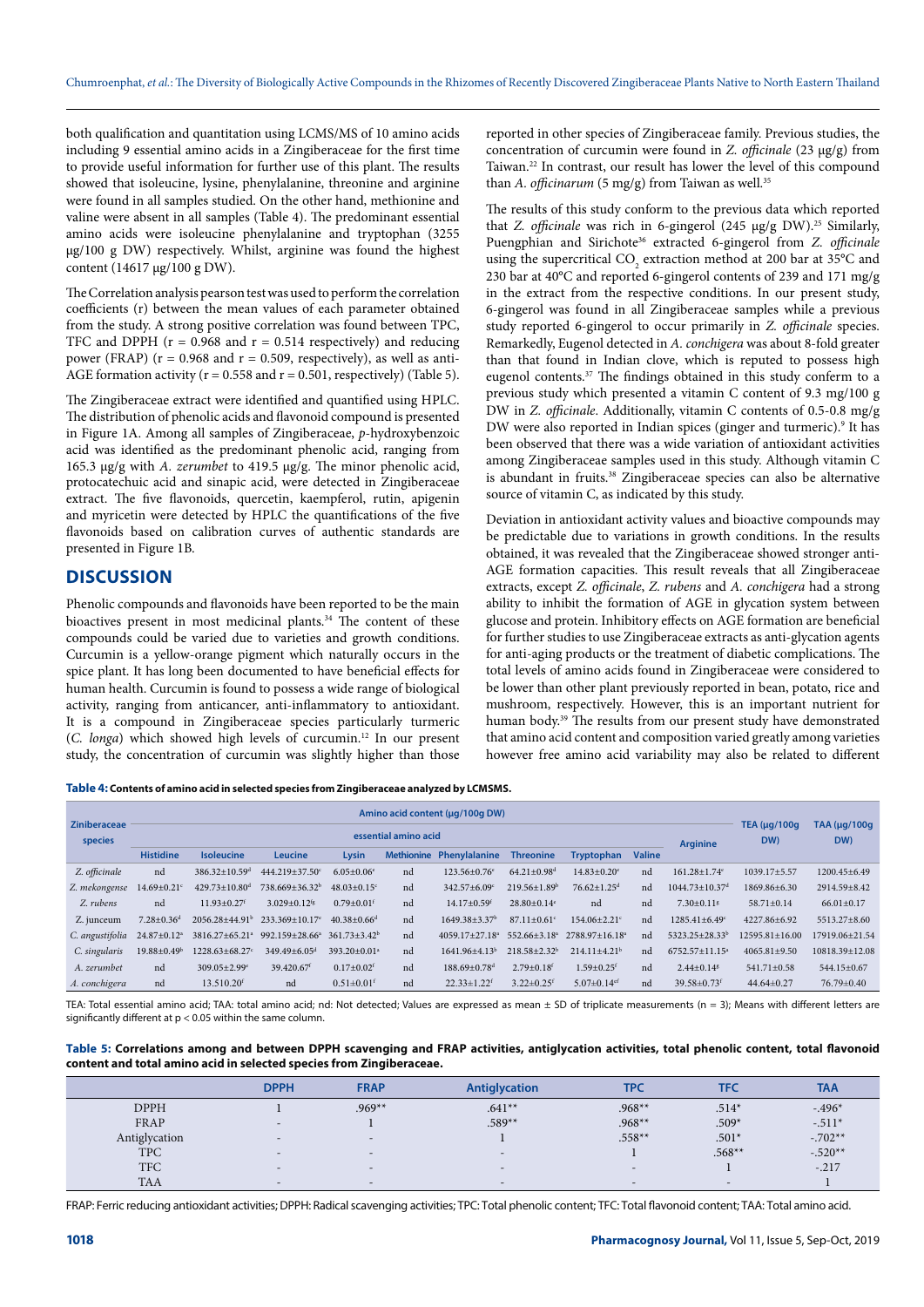

**Figure 1: Contents of phenolic acids (a) and flavonoid (b) in selected species from Zingiberaceae.**

environmental conditions using the discriminant and cluster analysis method.40 Therefore, further studies on this aspect are needed.

This finding was agreed with previous studies which reported that phenolic content antioxidant and anti-AGE formation were well positively correlated.41 Our findings indicated that the potency of anti-AGE formation depended on the capability of the antioxidants. Phenolic compounds have been reported to inhibit AGE formation through scavenging free radicals and antioxidant capacities.<sup>42</sup> The results have demonstrated that phenolic compounds (TPC and TFC) may be responsible for antioxidant and anti-glycation potentials in Zingiberaceae. Total amino acids content was significantly negatively associated with TPC DPPH FRAP and antiglycation activity (-.496\*,

-.511\*, -.702\*\*, -.520\*\*). This discovery has never been reported previously however this may be explained that amino acid is not a substrate or precursor of those compounds and may not have direct impact to those biological activities. Chorismate, the final product of the Shikimate pathway is the precursor of the aromatic amino acid L-phenylalanine from which benzoic and cinnamic acid derivatives have their biosynthetic origin. These phenolic acids are naturally found in plants and classified by constitutive carbon structures. They are derived and biosynthetic origin from the aromatic amino acid L-phenylalanine which is synthesized by itself from chorismate, the final product in the shikimate pathway. Flavonoids were detected in all samples with significant differences among the sample (*p*< 0.05). Kaempferol was a major flavonoid ranging from 620 μg/g in *Z. mekongense* to 1179.8 μg/g.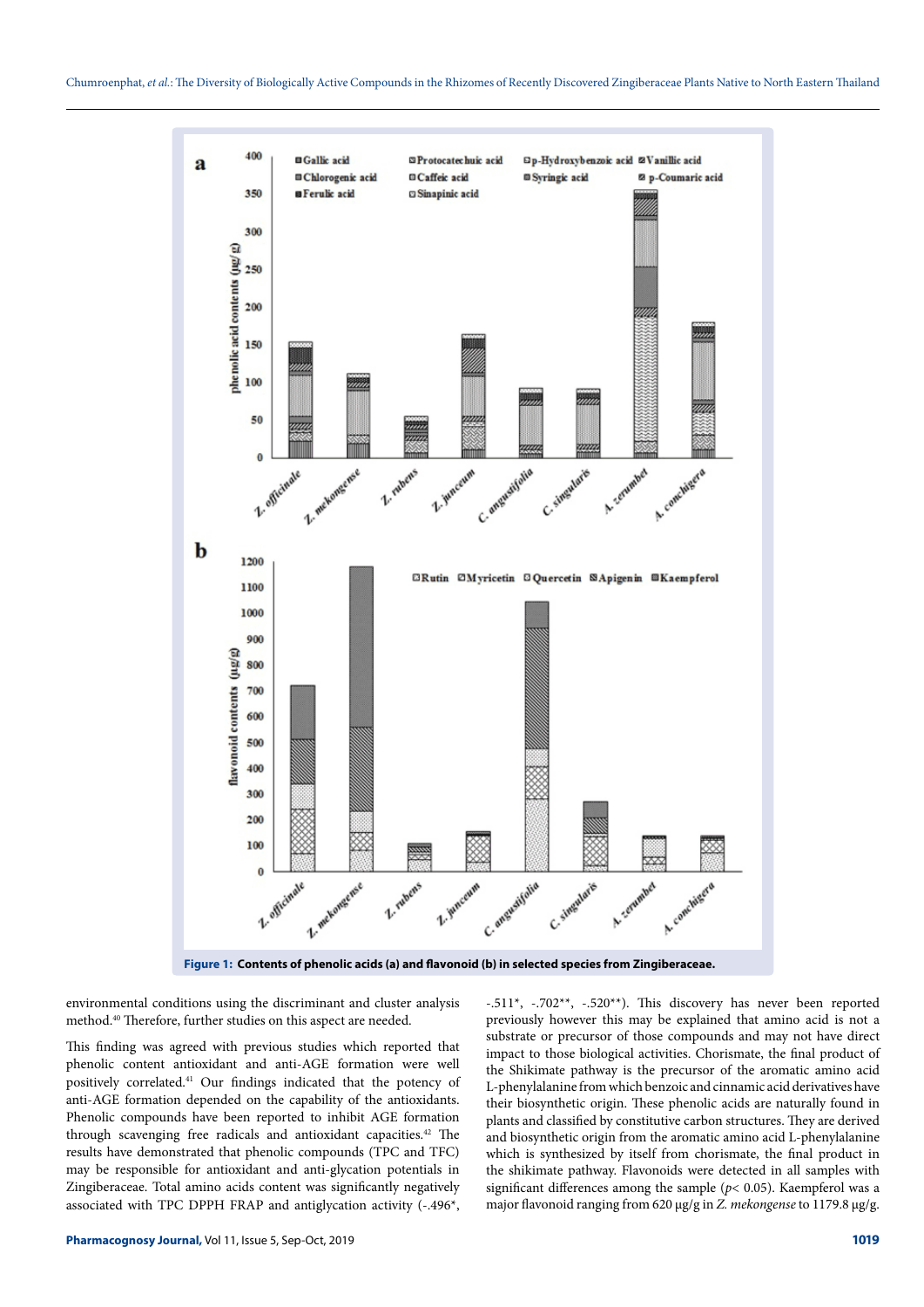Chorismate, the final product of the Shikimate pathway is the precursor of the aromatic amino acid L-phenylalanine from which benzoic and cinnamic acid derivatives have their biosynthetic origin. These phenolic acids are naturally found in plants and classified by constitutive carbon structures. They are derived and biosynthetic origin from the aromatic amino acid L-phenylalanine which is synthesized by itself from chorismate, the final product in the shikimate pathway.

This research has identified and compared essential amino acids, key bioactive compounds and biological activities of eight selected species from Zingiberaceae discovered in the Northeastern region of Thailand. The composition and content of three essential amino acids (isoleucine, phenylalanine and tryptophan) have been revealed for the first time for Zingiberaceae. These genotypes were rich in phenolic compounds, flavonoids, curcumin, 6-gingerol, eugenol and vitamin C with their concentrations varying widely. *A. conchigera* was the richest source of phenolic compounds and flavonoids, followed by *Z. officinale*. We also found that *Z. junceum* was most abundant in curcumin and 6-gingerol, while *Z. officinale* and *A. conchigera* were richest in vitamin C and eugenol, respectively.

Our findings suggest that *Z. officinale* was the most promising source of bioactive compounds. Regarding the biological activities, *Z. officinale* appears to display the highest antioxidant activity, followed by *A. conchigera* and *A. zerumbet*. Gallic acid, protocatechuic acid, *p*-coumaric acid, ferulic acid sinapinic acid and all flavonoids were detected in all samples. The findings obtained from our study have provided useful information for potential use of Zingiberaceae as functional foods or cosmetics products. Further studies should include the influence of environmental and growth conditions and processing methods on these bioactive compounds and biological activities.

## **ACKNOWLEDGEMENT**

This research was financially supported by the National Research Council of Thailand through Mahasarakham University and by Mahasarakham University Development Fund, Thailand. The authors would like to thank the Laboratory Equipment Center of Mahasarakham University for cooperation and scientific aids. We also gratefully thank Dr. Colin Wrigley, Honorary Professor at the University of Queensland, Australia, for his valuable suggestions on the preparation of the manuscript as well as English proofreading.

## **CONFLICT OF INTEREST**

The authors declare no conflict of interest.

#### **SUMMARY**

- Native Zingiberaceae spices grown in northeastern Thailand were studied.
- Main essential amino acids were isoleucine, phenylalanine and tryptophan.
- Curcumin has been reported for the first time in *Zingiber jencuem*.
- Eugenol is a major phenolic acid in all Zingiberaceae studied.
- *• Alpinia conchigera* was the richest source of phenolic compounds.

## **REFERENCES**

- 1. Larsen K, Larsen SS. Gingers of Thailand. Chiang Mai: Queen Sirikit Botanic Garden. 2006.
- 2. Srinivasan K. Ginger rhizomes (Zingiber officinale): A spice with multiple health beneficial potentials Pharma Nutrition. 2017;5:18-28.
- 3. Tohma H, Gülçin İ, Bursal E, Gören A, Alwasel S, Köksal E. Antioxidant activity and phenolic compounds of ginger (Zingiber officinale Rosc.) determined by HPLC-MS/MS. J Food Meas Charact. 2017;11:556-66.
- 4. Poonthananiwatkul B, Lim RH, Howard RL, Pibanpaknitee P, Williamson E. Traditional medicine use by cancer patients in Thailand. J Ethnopharmacol. 2015;168:100-07.
- 5. Saensouk S, Saensouk P, Pasorn P, Chantaranothai P. Diversity and uses of Zingiberaceae in Nam Nao National Park, Chaiyaphum and Phetchabun provinces, Thailand with a new record for Thailand. AGNR. 2016;50:445-53.
- Nazish I, Ansari SH, Arora P, Ahmad A. Antiobesity activity of Zingiber officinale Pharmacogn J. 2017;9:361-66.
- 7. Chen C, Barrett B, Kwekkeboom K. Efficacy of oral ginger (Zingiber officinale) for dysmenorrhea: A systematic review and meta-analysis. Evid Based Complement Alternat Med. 2016;1-10.
- 8. Bellik Y. Total antioxidant activity and antimicrobial potency of the essential oil and oleoresin of Zingiber officinale Roscoe. J Trop Dis. 2014;4:40-44.
- 9. Denre M. The determination of vitamin C, total phenol and antioxidant activity of some commonly cooking spices crops used in West Bengal. Int J Plant Physiol Biochem. 2014;6:66-70.
- 10. Vernin G, Parkway C. Chemistry of ginger. In: Raindrain PN, Nirmal BK, editors. Ginger: The genus Zingiber. New York: CRC, 2004;87-180.
- Wang Y, Chen J, Li Y, Li P, Iqbal J, Chen Y, et al. Simultaneous determination of eight kinds of gingerols in Zingiberis rhizome collected from different areas of China. Acta Chromatogr. 2018;30:164-68.
- 12. Martinez-Correa HA, Paula JT, Kayano ACAV, Queiroga CL, Magalhães PM, Costa FTM, et al. Composition and antimalarial activity of supercritical CO2, ethanol and water as solvents. J Supercrit Fluid. 2017;119:122-9.
- 13. Kumari S, Singh P, Kewat RN. Comparisons of bioactive compounds in different cultivars of turmeric grown in eastern UP. Int J Sci Res. 2014;4:1-5.
- 14. Ghasemzadeh A, Jaafar HZ, Rahmat A. Antioxidant activities, total phenolics and flavonoids content in two varieties of Malaysia young ginger (Zingiber officinale Roscoe). Molecules. 2010;15:4324-33.
- 15. Thaikert R, Paisooksantivatana Y. Variation of total curcuminoids content, antioxidant activity and genetic diversity in turmeric (Curcuma longa L.) collections. ANRE. 2009;43:507-18.
- 16. Jelled A, Fernandes Â, Barros L, Chahdoura H, Achour L, Ferreira ICFR, et al. Chemical and antioxidant parameters of dried forms of ginger rhizomes. Ind Crop Pro. 2015;77:30-5.
- 17. Thammapat P, Meeso N, Siriamornpun S. Effects of NaCl and soaking temperature on the phenolic compounds, α-tocopherol, γ-oryzanol and fatty acids of glutinous rice. Food Chem. 2015;175:218-24.
- 18. Wanyo P, Kaewseejan N, Meeso N, Siriamornpun S. Bioactive compounds and antioxidant properties of different solvent extracts derived from Thai rice byproducts. Appl Biol Chem. 2016;59:373-84.
- 19. Siriamornpun S, Tangkhawanit E, Kaewseejan N. Reducing retrogradation and lipid oxidation of normal and glutinous rice flours by adding mango peel powder. Food Chem. 2016;201:160-7.
- 20. Daiponmak W, Senakun C, Siriamornpun S. Antiglycation capacity and antioxidant activities of different pigmented Thai rice. J Ethnobiol Ethnomed. 2014;49:1805-10.
- 21. Siriamornpun S, Kaewseejan N. Bioactive compounds and antioxidant capacity of selected climacteric fruits with relation to their maturity. Sci Hortic. 2017;221:33-42.
- 22. Yeh H, Chuang C, Chen H, Wan C, Chen T, Lin L. Bioactive components analysis of two various gingers (Zingiber officinale Roscoe) and antioxidant effect of ginger extracts. LWT- Food Sci Technol. 2014;55:329-34.
- 23. Usman YO, Abechi SE, Benedict OO, Victor O, Udiba UU, Ukwuije NO, et al. Effect of solvents on [6]-gingerol content of ginger rhizome and alligator pepper seed. Ann Biol Res. 2013;4:7-13.
- 24. Naksuriya O, Steenbergen MJ, Torano JS, Okonogi S, Hennink WE. A kinetic degradation study of curcumin in its free form and loaded in polymeric micelles. AAPS J. 2016;18:777-87.
- 25. Wohlmuth H, Leach DN, Smith MK, Myers SP. Gingerol content of diploid and tetraploid clones of ginger (Zingiber officinale Roscoe). J Ag Food Chem. 2005;53:5772-8.
- 26. Geng Y, Liu J, Lv R, Yuan J, Lin Y, Wang X. An efficient method for extraction, separation and purification of eugenol from Eugenia caryophyllata by supercritical fluid extraction and high-speed counter-current chromatography. Sep Purif Technol. 2007;57:237-41.
- 27. Nimbalkar MS, Pai SR, Pawar NV, Oulkar D, Dixit GB. Free amino acid profiling in grain Amaranth using LC–MS/MS. Food Chem. 2012;134:2565-9.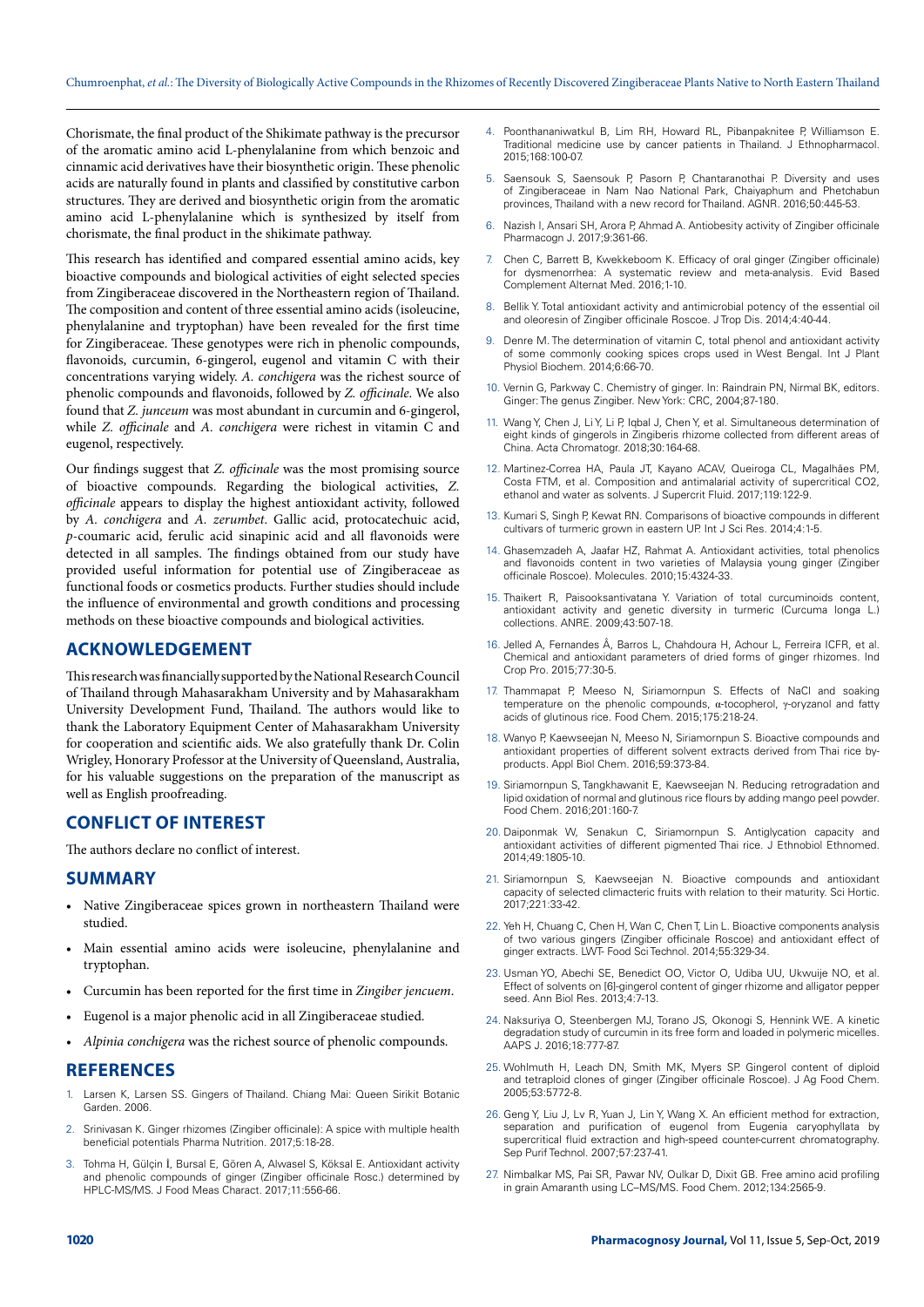#### Chumroenphat, *et al.*: The Diversity of Biologically Active Compounds in the Rhizomes of Recently Discovered Zingiberaceae Plants Native to North Eastern Thailand

- 28. Siriamornpun S, Weerapreeyakul N, Barusrux S. Bioactive compounds and health implications are better for green jujube fruit than for ripe fruit. J Funct Foods. 2016;12:246-55.
- 29. Benzie IF, Strain JJ. The ferric reducing ability of plasma (FRAP) as a measure of "antioxidant power": The FRAP assay. Anal Biochem. 1996;239:70-6.
- 30. Manninen H, Rotola-Pukkila M, Aisala H, Hopia A, Laaksonen T. Free amino acids and 5′-nucleotides in Finnish forest mushrooms. Food Chem. 2018;247:23-8.
- 31. Pęksa A, Miedzianka J, Nemś A. Amino acid composition of flesh-coloured potatoes as affected by storage conditions. Food Chem. 2018;266:335-42.
- 32. Kan L, Nie S, Hu J, Wang S, Cui SW, Li Y, et al. Nutrients, phytochemicals and antioxidant activities of 26 kidney bean cultivars. Food Chem Toxicol. 2017;108:467-77.
- 33. Kamara JS, Konishi S, Sasanuma T, Abe T. Variation in free amino acid profile among some rice (Oryza sativa L.) cultivars. Breed Sci. 2010;60:46-54.
- 34. Phalanisong P, Vichitphan K, Han J, Vichitphan S. High antioxidant and phenolic contents related to antibacterial activity against gastrointestinal pathogenic bacteria of some Thai medicinal plants. Pharmacogn J. 2018;10:341-8.
- 35. Lin LY, Peng CC, Yeh XY, Huang BY, Wang HE, Chen KC, et al. Antihyperlipidemic bioactivity of Alpinia officinarum (Hance) Farw Zingiberaceae can be attributed to the coexistance of curcumin, polyphenolics, dietary fibers and phytosterols. Food Funct. 2015;6:1600-10.
- 36. Puengphian C, Sirichote A. [6]-gingerol content and bioactive properties of ginger (Zingiber officinale Roscoe) extracts from supercritical CO2 extraction. J Food Ag-Ind. 2014;1:29-36.
- 37. Raja MRC, Srinivasan V, Selvaraj S, Mahapatra SK (2015) Versatile and synergistic potential of eugenol: A review. Pharm Anal Acta. 2015;6:1-6.
- 38. Phillips KM, Council-Troche M, McGinty RC, Rasor AS, Tarrago-Trani MT. Stability of vitamin C in fruit and vegetable homogenates stored at different temperatures. J Food Compos Anal. 2016;45:147-62.
- 39. Jackson A. Protein. In: Mann J, Truswell AS (eds) Essentials of human nutrition. 2nd edn. United Kingdom, Oxford University Press. 2017;383-432.
- 40. Kim W, Wilbur WJ. Amino acid residue environments and predictions of residue type. Comput Chem. 2001;25:411-22.
- 41. Kaewseejan N, Siriamornpun S. Bioactive components and properties of ethanolic extract and its fractions from Gynura procumbens leaves. Ind Crop Prod. 2015;74:271-8.
- 42. Grzegorczyk-Karolak I, Gołąb K, Gburek J, Wysokińska H, Matkowski A. Inhibition of advanced glycation end-product formation and antioxidant activity by extracts and polyphenols from Scutellaria alpina L. and S. altissima L. Molecules. 2016;21:1-10.

# **GRAPHICAL ABSTRACT**